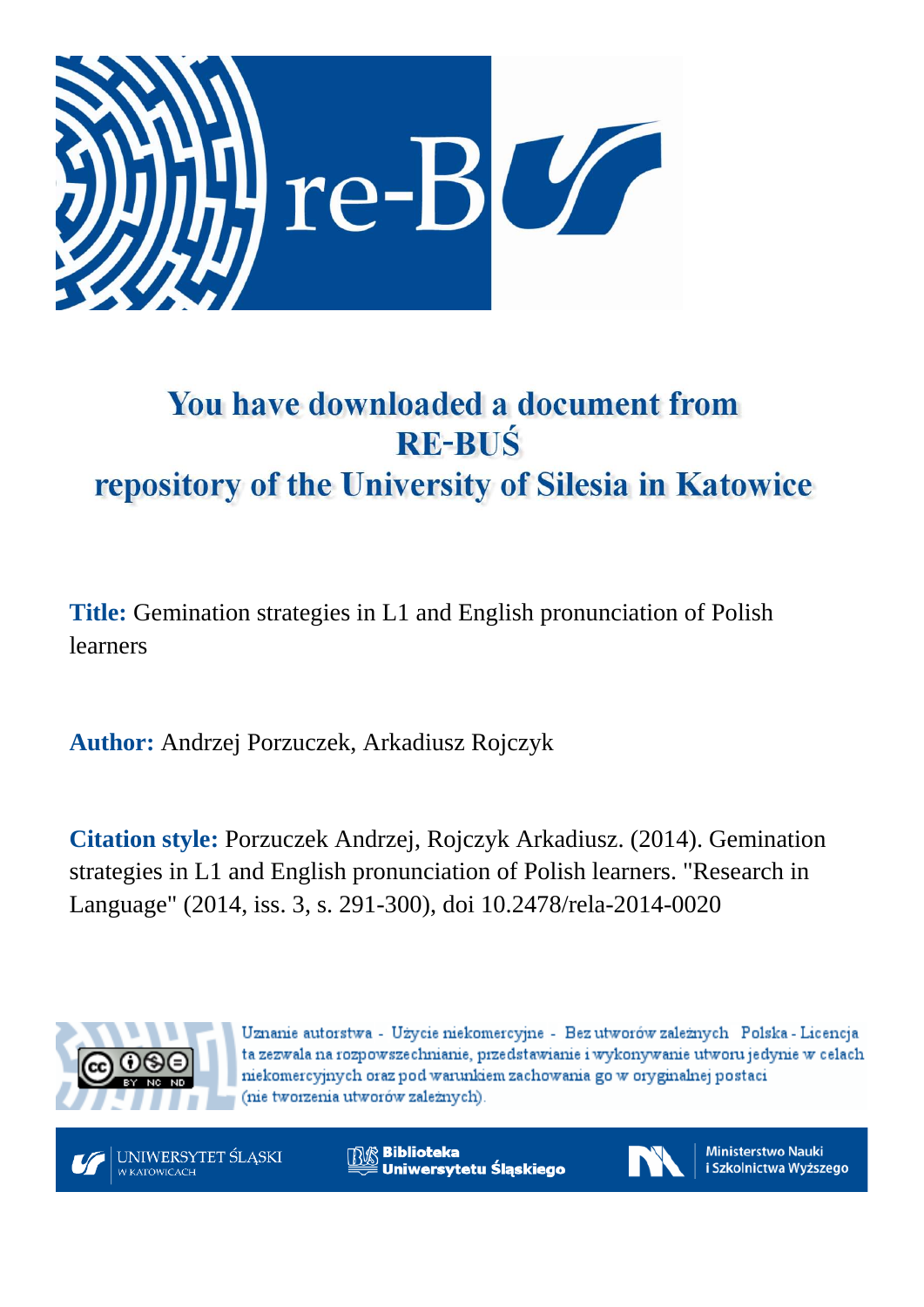# GEMINATION STRATEGIES IN L1 AND ENGLISH PRONUNCIATION OF POLISH LEARNERS

#### *ANDRZEJ PORZUCZEK*

University of Silesia, Katowice andrzej.porzuczek@us.edu.pl

#### *ARKADIUSZ ROJCZYK*

University of Silesia, Katowice arkadiusz.rojczyk@us.edu.pl

#### **Abstract**

Polish is a language where true geminates appear and the occurrence of a double consonant letter in spelling corresponds with double or at least prolonged consonant articulation regardless of the morphological structure of the word. The above principle also concerns most borrowings, such as the English word 'hobby', for instance. In English, true geminates do not occur and a morpheme-internal double consonant letter is only a fairly reliable indication of the way the preceding vowel should be pronounced. This discrepancy may lead to negative transfer in Polish learners of English. Our recent research of native Polish speech (Rojczyk and Porzuczek, in press) generally confirmed the results reported by Ladefoged and Maddieson (1996), among others, who found geminates to be 1.5-3 times longer than singletons. In our study we investigate the influence of double consonant letters on L1 and English pronunciation of Polish learners. They read trochaic family names containing intervocalic <nn>. Each name is preceded by a first name suggesting the nationality (Polish, English, German or Italian) of the person mentioned. By placing each tested item in a Polish and an English semantically and rhythmically equivalent sentences (This is .../To jest...), we measure the level of consonant length variation with respect to the language in which the potential geminates appear, the language context and the learning experience of the students. In this way we collect evidence and formulate observations concerning the learners' awareness of the status of geminates in various languages and the probability of transfer in EFL learning.

# **1. Introduction**

Double consonant letters in written Polish regularly refer to geminates, which are realised phonetically by relatively longer duration or, less frequently, rearticulation. Italian is another example of a 'geminating' language, while English and German only allow fake, non-contrastive geminates. Double consonant letters usually indicate a consonant preceded by a short/lax vowel. Such examples as 'lenis' vs. 'leanness', where a within-word geminate can create lexical contrast are extremely rare. Therefore, transferring the L1 habit of lengthening or, especially, rearticulating double-letter consonants into a 'non-geminating FL' leads to pronunciation problems.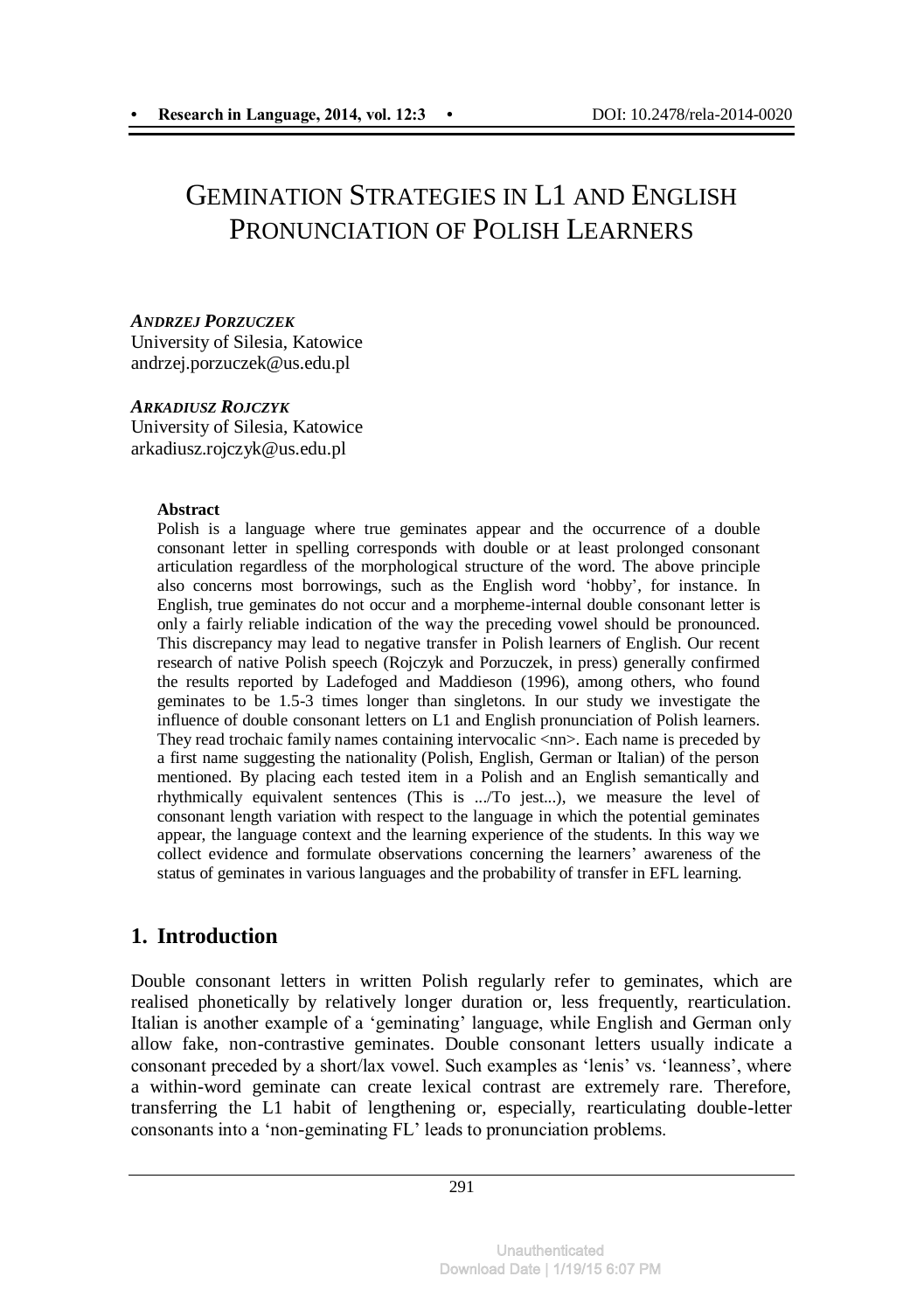The Polish speakers' pronunciation of potential geminates in family names seems to depend on the perceived origin of the name. *Villas* or *Callas* are more often pronounced with a double (prolonged) /l/, while /l/ in *Miller* is rarely geminated. Similarly, we expect a short /n/ in *Kenner* and a long /n/ in *Senna*.

# **2. The phonetic features of (Polish) geminates**

Polish has attested geminate consonants both within a word and across the word boundary. Geminate sequences within a word may be contrastive with singletons, e.g., *leki* 'medicines' - *lekki* 'light', *pana* 'gentleman's' - *panna* 'maiden', or *ceny* 'prices' *cenny* 'precious' (Pająk 2009; Rubach 1986; Rubach and Booij 1990; Sawicka 1995; Thurgood 2002; Zajda 1977). In the corpus of 12650 words Kozyra (2008) found 157 geminates of all types. The most common were sonorants in intervocalic positions, such as *wanna* 'bathtub', *panna* 'maiden', *fontanna* 'fountain', *gamma* 'gamma', *ballada*  'ballad', *mułła '*mullah', *horror* 'horror'. No sonorant geminates were observed wordinitially, and sequences such as /jj/ occurred only across the morpheme boundary. Obstruent geminates were attested both word-initially, e.g., *ssak* 'mammal', *dżdżownica*  'earthworm', as well as in intervocalic positions, e.g., *getto* 'ghetto', *oddać* 'give back'.

The phonetic realization of Polish geminates is conditioned by factors such as tempo, hypo- or hyper-articulation, segmental context, morphological structure, etymology of a word, or the degree of assimilation (Kozyra 2008). Thurgood (2001) reported that another factor influencing the production of geminate sequences may be the voicing of geminate consonants. In this study voiceless geminate affricates /tete/ were more often produced as rearticulated than the voiced /dʒdʒ/. Later, Thurgood and Demenko (2003) looked into the production of geminate affricates in pairs such as *Grecy* 'the Greeks' *greccy* 'Greek' (Pl.), *lecie* 'summer' (Loc.) - *lećcie* 'fly' (Imp.), *uczę* 'I teach' - *uczczę* 'I will celebrate'. They reported a 68% rate of rearticulation in those geminates. Most recently, Rojczyk and Porzuczek (in press) analysed the production of nasal geminates /nn/ both within a word and across the word boundary and found that the vast majority of such sequences had single continuous articulation; in fact only 3.8% of the measured tokens were rearticulated. Those results stand in contrast to Kozyra's (2008) observation that contemporary Polish exhibits a tendency for recurrent rearticulation of geminates.

The durational parameters of Polish geminates together with neighbouring sounds appear to be largely underresearched, especially compared to languages such as Japanese (Kawahara in press), and have been taken up by only a few studies. Thurgood and Demenko (2003) reported the ratio of singletons to singly articulated geminates as 1: 1.7. Malisz (2013) found the singleton-to-geminate ratio to be 1: 2.4 for stops and 1: 2.1 for fricatives. Voicing was reported to contribute to the observed ratios: voiced consonants contributed to higher singleton-to-geminate ratios. Rojczyk and Porzuczek (in press), in the analysis of nasal geminates /nn/, found the singleton-to-geminate ratio to be 1: 2.8 for word-internal geminates and 1: 2.4 for word-boundary geminates. Even fewer studies have investigated durational variability of vowels neighbouring geminate consonants. Malisz (2013) found that vowels preceding geminates were longer by 12 ms for stops and by 17 ms for fricatives relative to those preceding singletons. No post-geminate vowel duration variability was observed in the same study. Thurgood (2002) reported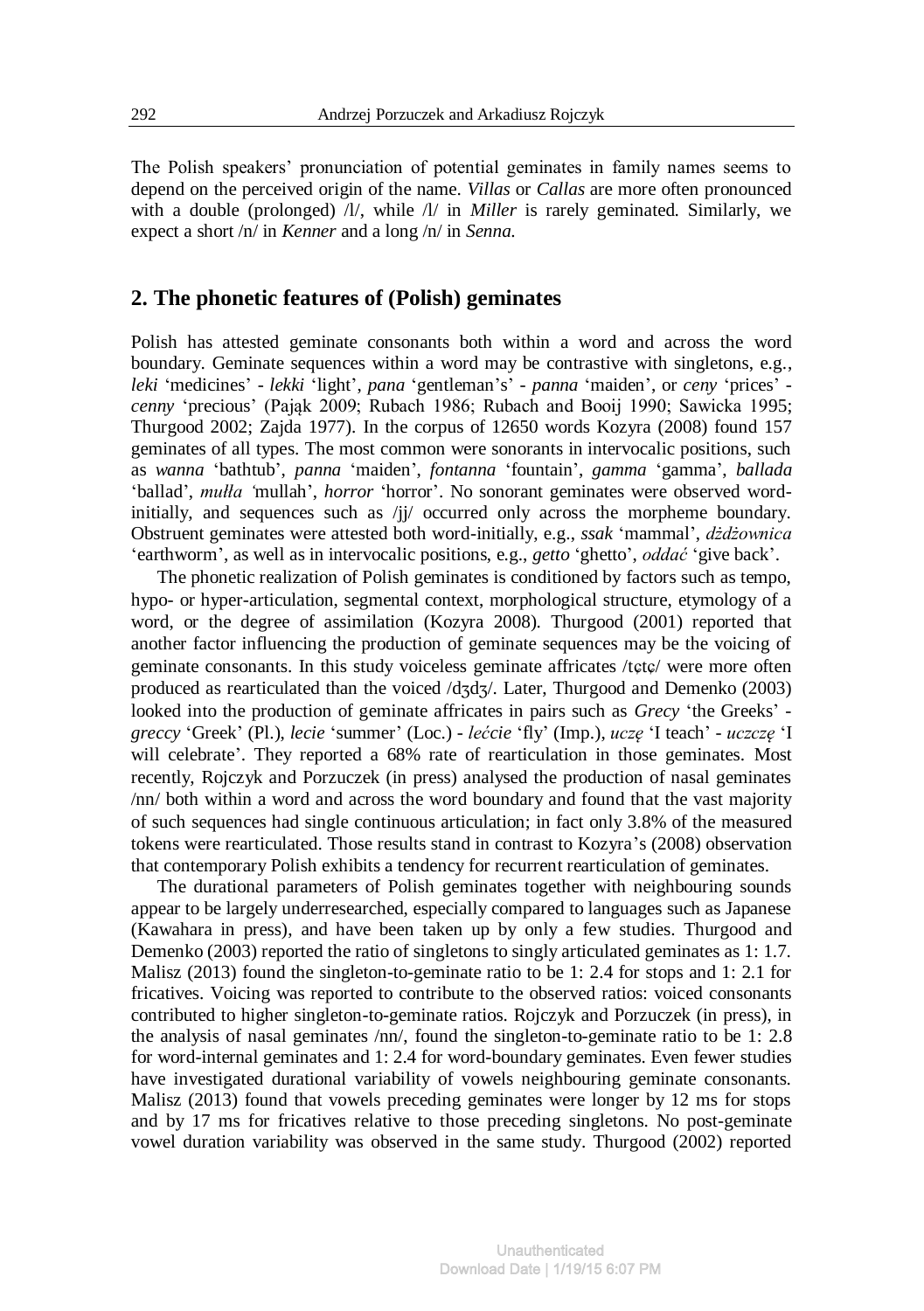lengthening of vowels following geminates in *wozi* 'transports' and *wwozi* 'brings in' by the ratio of 1: 1.4. However, in the 22% of the measured instances the pattern was reversed: vowels following singletons were longer than those following geminates. In the study by Rojczyk and Porzuczek (in press) vowels preceding the singleton /n/ were shorter (73 ms) than those preceding word-internal geminate /nn/ (85 ms). However, when geminates straddled the word boundary  $/n\#n/$ , the preceding vowels were not significantly longer (76 ms) than those preceding singleton  $/n/$ . The durational variability of vowels following singletons and geminates was not attested.

To our knowledge, there is only one study investigating gemination in the English spoken by Poles. Thurgood (2003) had the Polish learners perform two tasks to analyze the production of English affricate geminates across the word boundary: repetition of sentences and responding to multiple choice questions. The results revealed that a gemination strategy was correlated with the proficiency level. Contrary to the predictions, more advanced learners produced more Polish-like singly articulated affricates than intermediate learners. It was taken by Thurgood (2003) to suggest that intermediate speakers had paid more attention to the phonetics of the English cues and thus produced more rearticulated affricates.

# **3. The current study**

In the current study, we investigated how advanced Polish learners of English pronounce potential nasal geminates in Polish, English, German and Italian family names embedded in Polish and English sentences. This allowed us to observe the learners' realisation of double-letter consonants in native and foreign words and how it depends on the language they are speaking. Considering this, we formulated the following research questions:

- **-** How consistent are Polish speakers in signalling Polish geminates?
- **-** How much do the geminates differ in length from singletons?
- **-** Do Polish speakers make a distinction between 'geminating' and 'nongeminating' languages?
- **-** Does the realisation depend on the origin of the tested word (Polish, English, German, Italian)?
- **-** Does it depend on the language they are speaking (Polish, English)?

# **3.1 Participants**

The participants were thirty-six native speakers of Polish, all of them second-year undergraduate students in the Institute of English, University of Silesia. They ranged in age from 20 to 22 years. None of the subjects reported any speech or hearing impediments. There were twenty-four females and twelve males.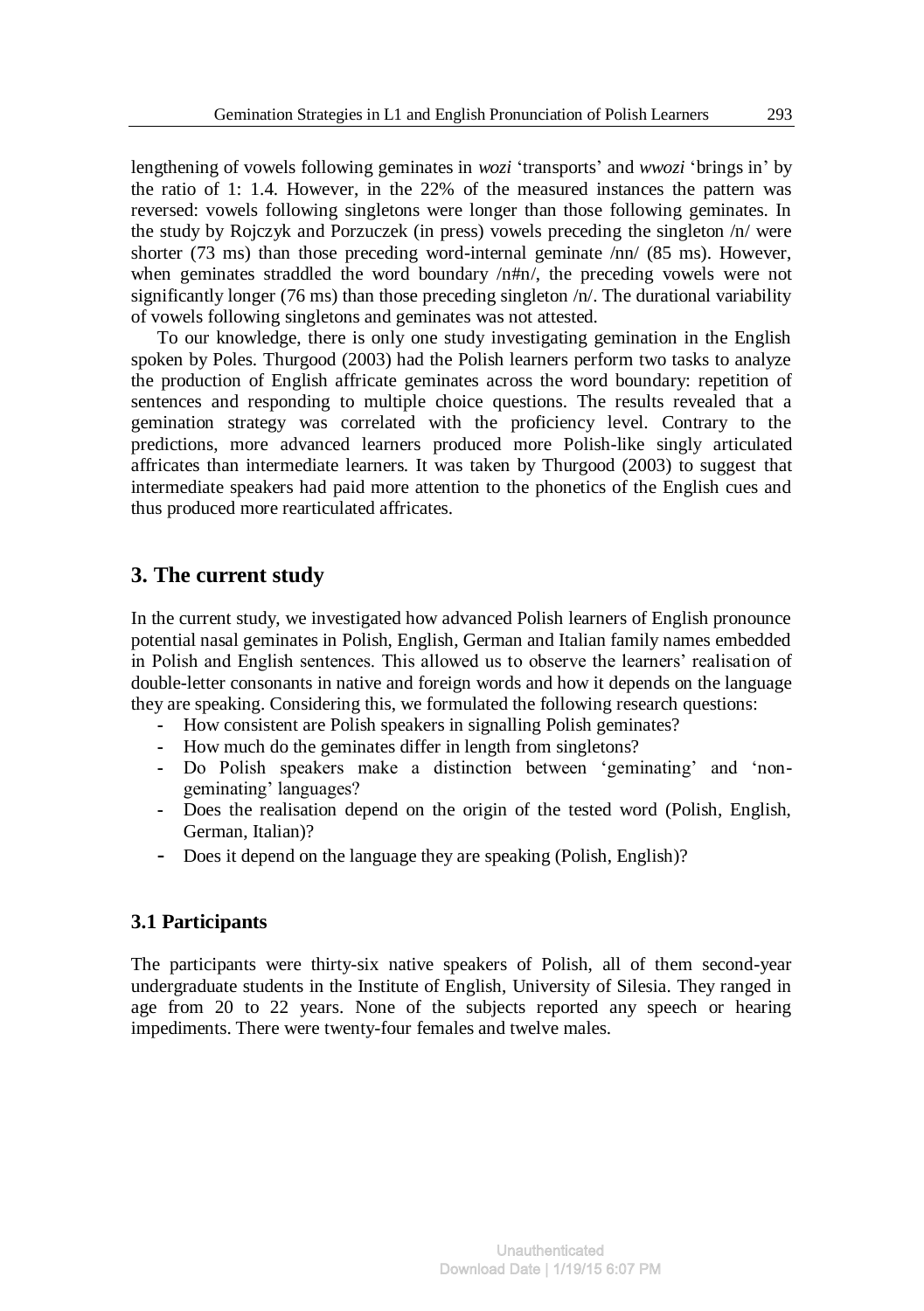#### **3.2 Materials**

The tested items were phonologically similar Polish, English, German and Italian family names containing the letter combination  $\langle$ nn>. Each name was preceded by a first name suggesting the nationality (Polish, English, German or Italian) of the person mentioned, and followed by a sentence indicating those people's home towns.

Placing each tested item in a Polish and an English semantically and rhythmically equivalent sentences (This is .../To jest...) made it possible to measure the level of consonant length variation with respect to the language in which the potential geminates appeared and the language context. The actual sentence list used in the study was thus as follows:

> Polish: To jest Paweł Senna. Mieszka w Łodzi. To jest Colin Senner. Mieszka w Luton. To jest Helmut Senner. Mieszka w Dreźnie. To jest Bruno Senna. Mieszka w Rzymie. To jest Paweł Cena. Mieszka w Łodzi. To jest Tomasz Kammel. Mieszka w Łomży. English: This is Paweł Senna. He's from Warsaw. This is Colin Senner. He's from London. This is Helmut Senner. He's from Hamburg. This is Bruno Senna. He's from Venice. This is Paweł Cena. He's from Warsaw. This is Tomasz Kammel. He's from Cracow.

The last example in each set was added to avoid the list effect. The Polish family name *Cena* /ʦɛna/ in the penultimate sentence was used to establish the personal baseline singleton duration.

#### **3.3 Procedure and recording**

The sentences were presented as a printed list. The participants were given time to get acquainted with the material. They were instructed to read in their normal speaking style and to repeat any disfluent examples. The recording took place in the Acoustic-Phonetic Laboratory at the Institute of English, University of Silesia in a sound-proof booth. The signal was captured with a headset dynamic microphone Sennheiser HMD 26, positioned approximately 20 cm at an angle from the speaker's mouth, preamplified with USBPre2 (Sound Devices) into .wav format with the sampling rate 48 kHz, 24-bit quantisation.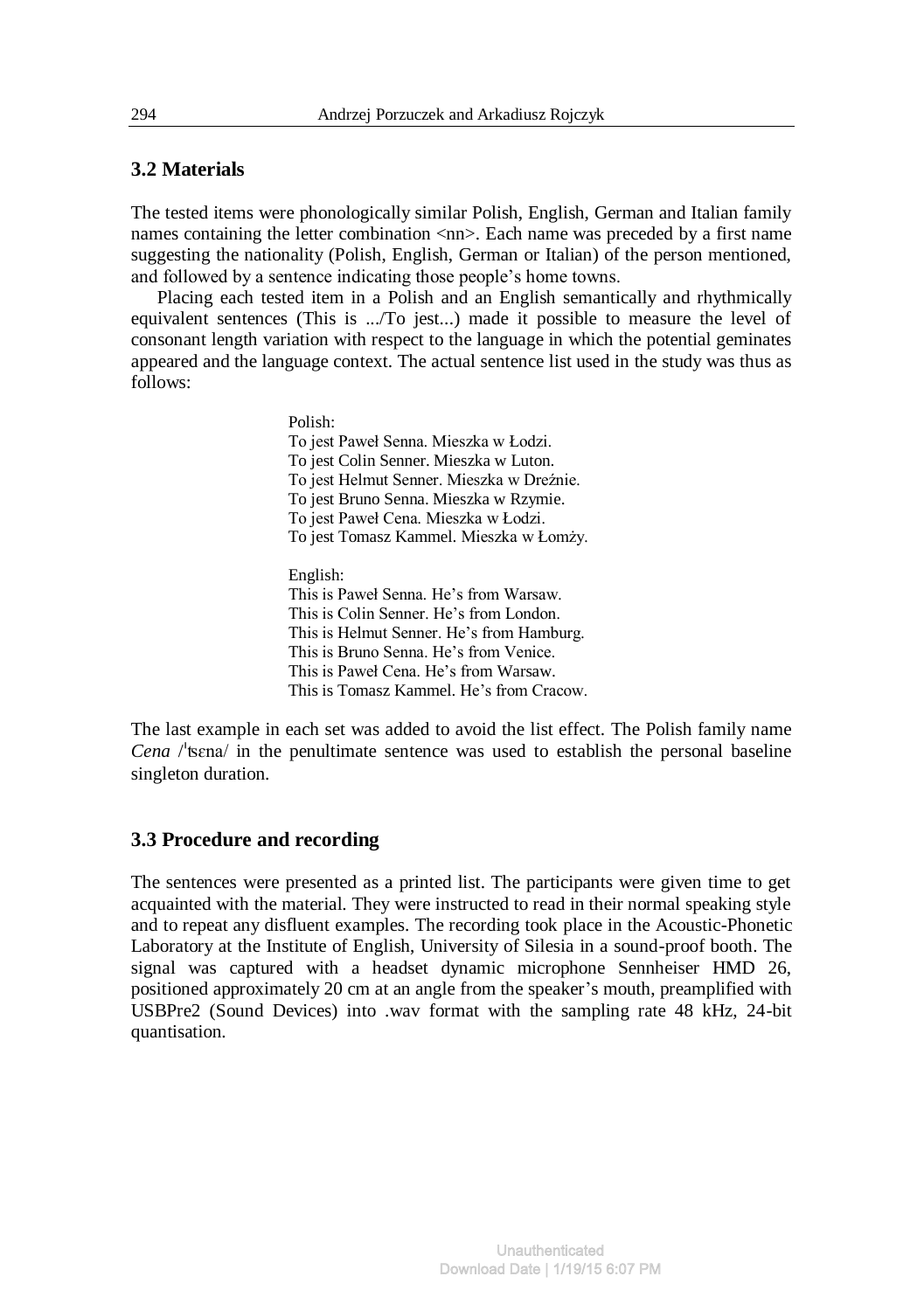# **3.4 Measurements**

The analysed productions were inspected as waveforms and spectrograms in Praat 5.3.10 (Boersma 2001). Boundaries between a vowel and a nasal consonant were identified by a drop or rise in acoustic energy, changes in F1, diminishment or enhancement of F2 and the intensity of higher formants (Fig. 1). The rearticulation of geminates was identified by the presence of higher formants in the spectrogram (Fig. 2).



**Figure 1**: Intervocalic nasal geminate in *Senna*



**Figure 2**: Nasal rearticulation in *Senna.* A vocalic segment (between red arrows) separates nasal consonants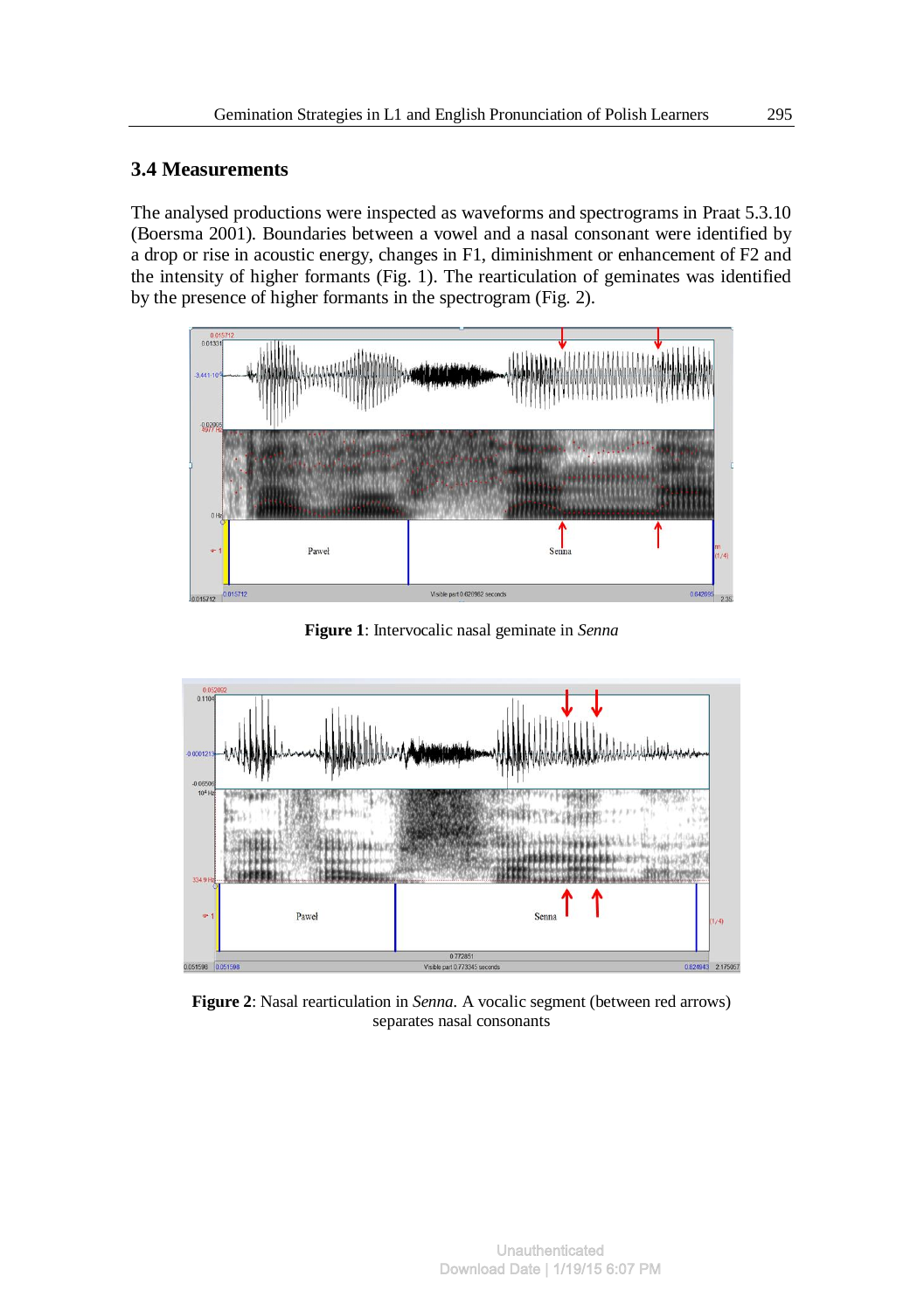# **4. Results**

# **4.1 Rearticulation**

As mentioned in the introduction, rearticulation can appear in slow and careful speech. We identified three such cases (cf. Fig. 2), provided by two speakers.

#### **4.2 Absolute nasal duration**

The mean durations of  $/n(n)$  in individual words differed with respect to the word origin and the language of carrier phrases. Table 1 shows a slight tendency to prolong /n/ in English and German words, and significant ( $\approx$ 90ms/>100%) lengthening of /n/ in Polish and Italian words in Polish speech. In the English speech of the learners the mean duration of the nasal in English and German words did not differ from the singleton. Polish and Italian words were pronounced with an average nasal 50% longer than the singleton.

| word\carrier         | Polish | English |
|----------------------|--------|---------|
| Senna (POL)          | 157    | 93      |
| Senner (ENG)         | 80     | 54      |
| Senner (GER)         | 83     | 54      |
| Senna (ITA)          | 151    | 86      |
| Cena (POL singleton) | 64     | 57      |

**Table 1**: Mean durations (ms) of  $/n(n)$  in tested items

The mean singleton durations were similar in Polish and English contexts.

# **4.3 Individual tendencies**

The tendencies shown in 4.2 are also reflected in Table 2, which presents the number and proportion of respondents who lengthened the nasal consonant spelt with  $\langle nn \rangle$  (G) by more than 50ms with respect to the singleton (S) in *Cena.* 

| word\carrier | Polish   | English  |
|--------------|----------|----------|
| Senna (POL)  | 32 (89%) | 13 (36%) |
| Senner (ENG) | 6(17%)   |          |
| Senner (GER) | 7(19%)   |          |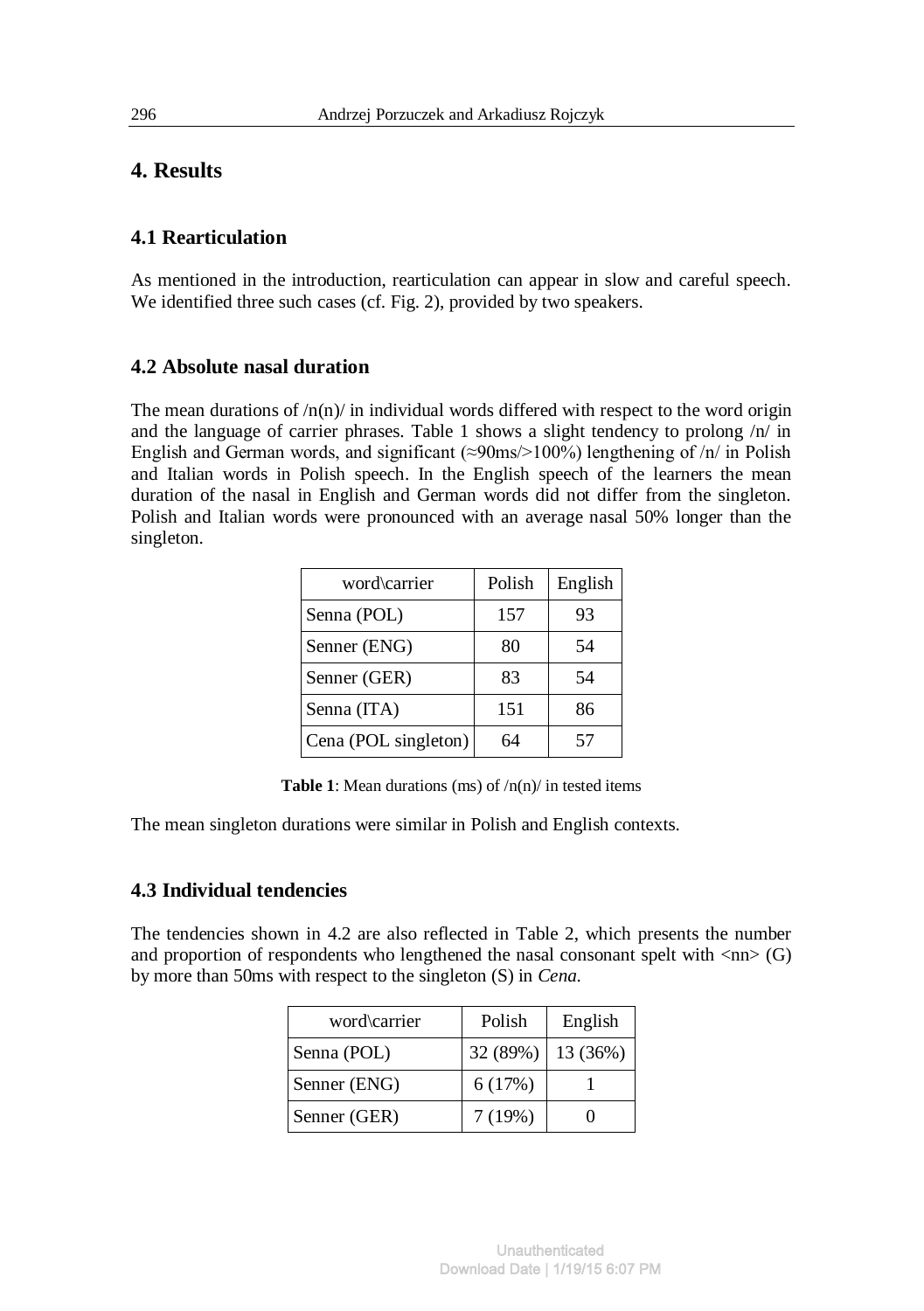| word\carrier | Polish               | English |
|--------------|----------------------|---------|
| Senna (ITA)  | $30(83%)$   12 (33%) |         |

**Table 2**: The number of responses with G-S>50ms. N=36

The data suggest a clear distinction between 'geminating' and 'non-geminating languages' made by the participants. An overwhelming majority (83% and 89%) significantly lengthened /n/ in *Senna* in Polish phrases but the duration of /n/ in *Senner*  in an English or German phrase only once (by a minimum of 51ms) exceeded the length of the corresponding singleton. With respect to the carrier language, 33-36% of the participants retained a long /n/ in *Senna* in English, while 17-19% applied gemination to *Senner* in Polish sentences.

After the presentation of basic descriptive statistics in sections 4.2-4.3, more detailed statistical analysis follows in section 4.4.

#### **4.4 Statistics**

A two-way independent repeated-measures ANOVA was designed to analyze the geminate durations both in absolute and relative measures. The first independent variable was the language of carrier phrases with two levels (Polish, English). The second independent variable was the word origin with four levels (Polish, English, German, Italian). The relative measure was calculated as the ratio of geminate duration to singleton duration. The statistics will be first reported separately for each carrier language and then the interaction between the two carrier languages will be calculated.

The main effect of the word origin on absolute geminate duration in ms in Polish sentences was highly significant  $[F(2, 105)=65.05, p<0.01]$ . The Post Hoc Bonferroni tests revealed that the significant effect was contributed to by a clear pattern of individual differences in which  $/nn/$  sequences in both Polish (M=157; SE=6.87) and Italian ( $M=151$ ;  $SE=7.94$ ) words were significantly longer ( $p<.001$ ) than the same sequences in English ( $M=78$ ;  $SE=6.98$ ) and German ( $M=83$ ;  $SE=6.91$ ) words. No significant differences were found between Polish and Italian, and English and German (both p=*ns*)

The relative geminate-to-singleton ratio in Polish sentences also produced a highly significant main effect of the word origin  $[F(3, 105)=58.87, p<0.001]$ . The Post Hoc Bonferroni tests showed the same pattern of significant differences as in the case of absolute measures. Namely, Polish  $(M=2.5; SE=0.14)$  and Italian  $(M=2.4; SE=0.14)$ words had a larger geminate-to-singleton ratio  $(p<.001)$  than English  $(M=1.2; SE=0.1)$ and German (M=1.29; SE=.01) words. Again, no significant differences were found between Polish and Italian, and English and German (both p=*ns*)

There was the main effect of the word origin on absolute duration in ms in English sentences  $[F(3, 105)=18.421, p<0.001]$ . As shown below, the pattern of differences was very similar to the one calculated for Polish sentences, however the durations of /nn/ geminates were observably lower for Polish and Italian. The Post Hoc Bonferroni tests indicated that Polish (M=93; SE=7.5) and Italian (M=86; SE7.27) words had significantly longer geminates ( $p$ <.001) than English (M=54; SE=2.72) and German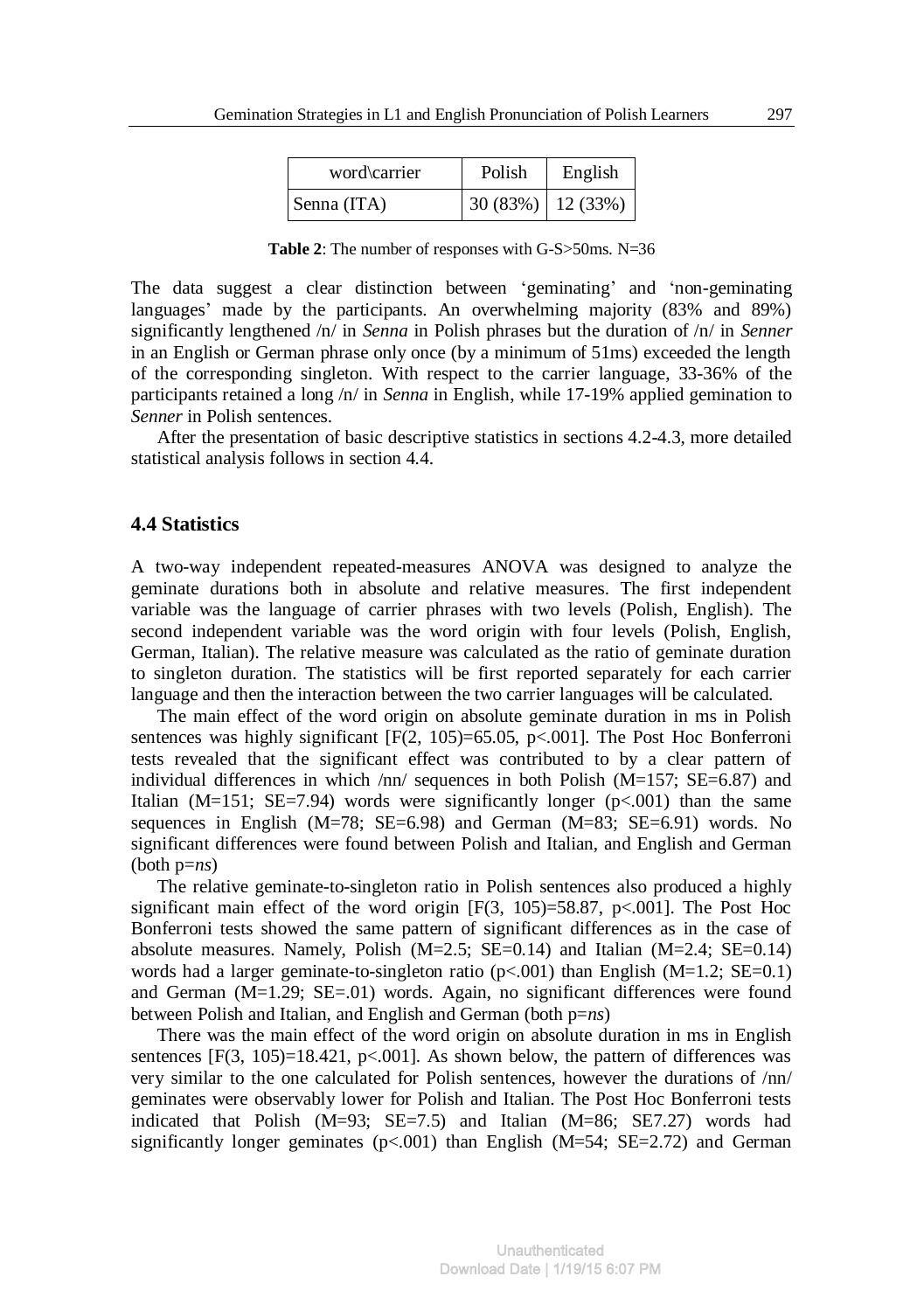(M=54; SE=2.79) words. No significant differences were found between Polish and Italian, and English and German words.

There was also the main effect of the word origin on the geminate-to-singleton ratio in English sentences  $[F(3, 105)=14.9, p<.001]$ . As in the case of absolute measures in ms, the Post Hoc Bonferroni tests revealed a clear pattern in which the /nn/ geminates in Polish (M=1.7; SE=0.16) and Italian (M=1.6; SE=0.15) had a larger ratio (p<.001) than the geminates in English (M=1; SE=0.06) and German (M=1; SE=0.15). No significant difference was observed between these two groups of languages.

The interaction between Polish and English sentences, and the absolute duration of geminates in ms in the words from the four languages was highly significant [F(3, 105)=12.13, p<.001].



**Figure 3**: The interaction between the sentence language (1 Polish; 2 English) and the word language (1 Polish; 2 English; 3 German; 4 Italian) in ms.

As shown in Fig. 3, the interaction is mainly contributed to by significant decreases in durations of geminates in Polish and Italian in English sentences compared to Polish sentences (p<.001). A significant, however less pronounced, decrease is also observed for geminates in English and German words in English sentences compared to Polish sentences  $(p<.001)$ .

The analysis of the geminate-to-singleton ratio showed a similar significant interaction between the language of sentences and the words  $[F(3, 105)=9.2, p<.001]$ .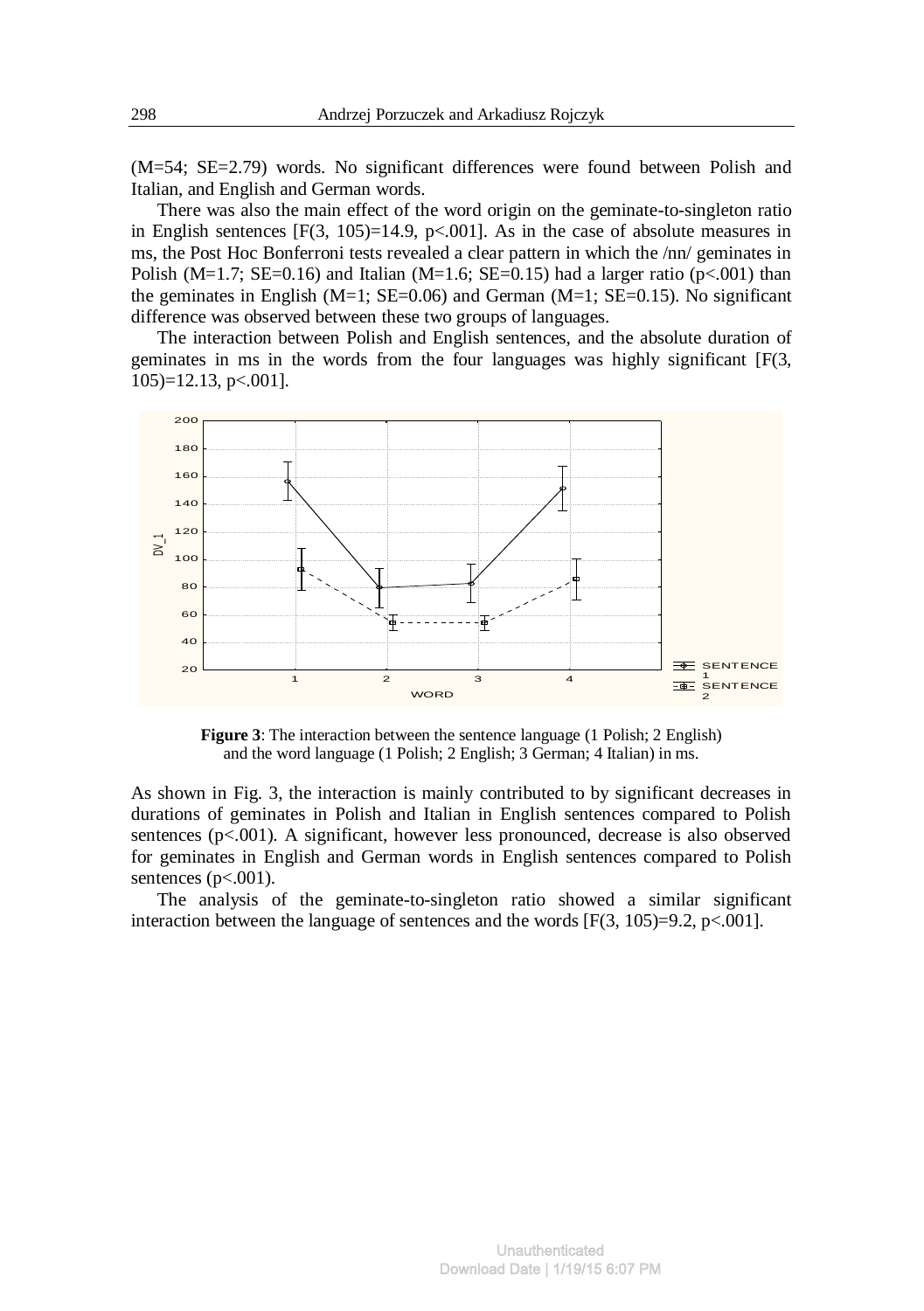

**Figure 4**: The interaction between the sentence language (1 Polish; 2 English) and the word language (1 Polish; 2 English; 3 German; 4 Italian) in the geminate-to-singleton ratio

Similar to the absolute measures, the interaction is contributed to by lower ratios for Polish and English in English sentences compared to Polish sentences  $(p<.001)$ . However, in the case of the relative ratio, the Posh Hoc Bonferroni tests did not show significant differences of /nn/ geminates in English and German words between Polish and English sentences (p=*ns*)

# **5. Discussion and conclusions**

Polish learners of English significantly (1.5-4 times) prolong intervocalic nasal consonants indicated by a double letter in Polish words. Polish and Italian, contrary to English and German, are perceived as 'geminating' languages, which is reflected in the subjects' production. Polish and Italian names were pronounced by Polish learners with significantly longer /n/ than English and German ones. Gemination was inhibited in English contexts but the distinction between the 'geminating' languages (Polish, Italian) and the 'non-geminating' ones (English, German) was still noticeable.

Interestingly, an observable proportion of native Polish speakers (4 in 36 in the present study) may tend to degeminate double consonants. In their responses all the nasal consonants were within a 50-ms range, while the other subjects varied the duration of their nasals within ranges exceeding 100ms, except two (81ms and 96ms). This might indicate a general tendency in Polish speakers, which would need to be verified by investigating the production of various age groups. Moreover, a perception study could be carried out in order to attempt to establish a possible durational threshold of nasal geminate recognition.